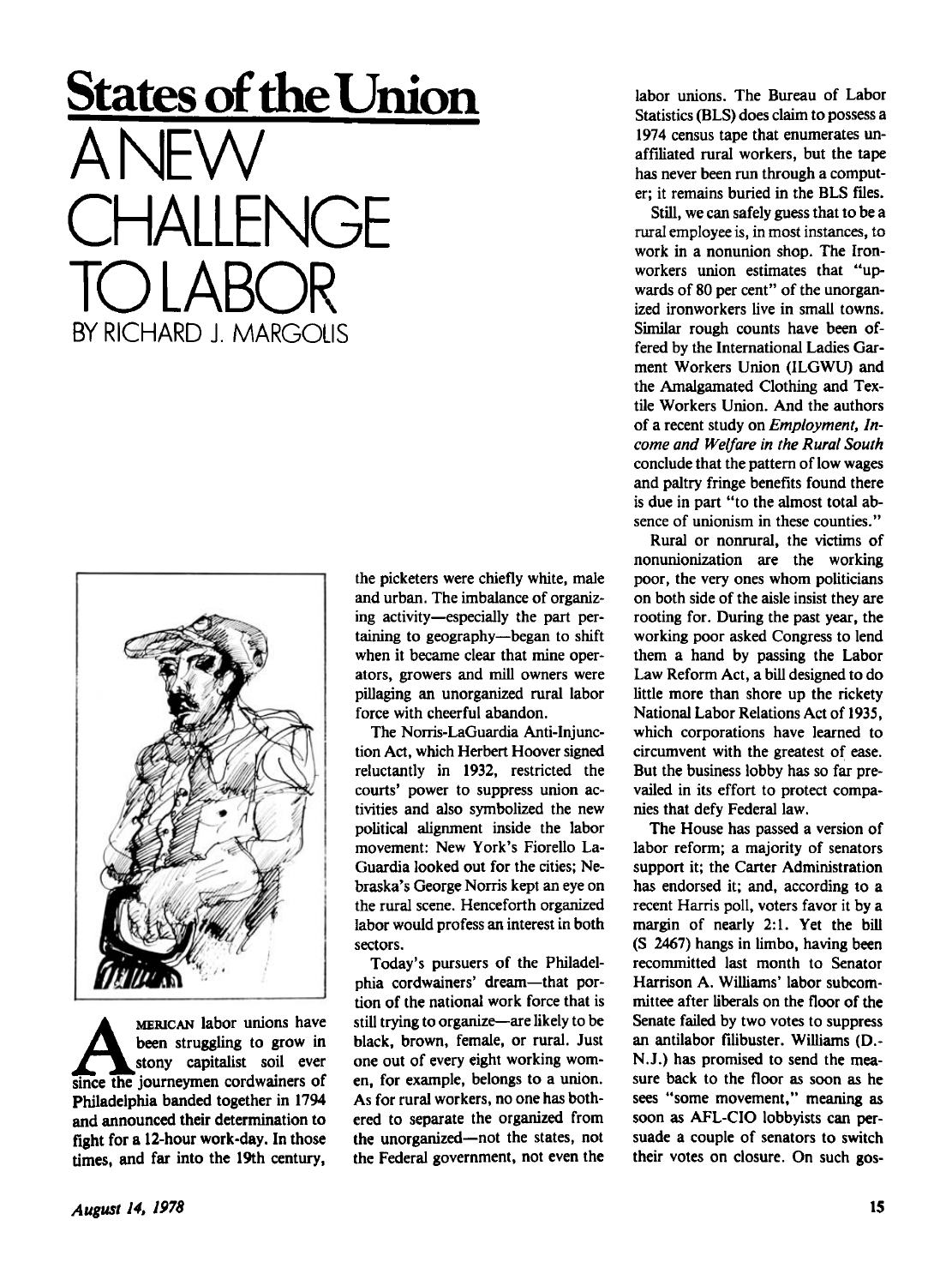samer strands do the futures of the working poor depend.

The bill itself is remarkably moderate—hardly the scourge of free enterprise that its detractors have branded it. In brief, the measure seeks to prevent companies from using unconscionable delaying tactics whenever workers seeking union protection take them to court or ask for hearings before the National Labor Relations Board (NLRB). Corporations like J. P. Stevens (textiles) and Winn-Dixie (supermarkets) have been able to break Federal statutes—firing organizers, prohibiting representation elections, refusing to recognize duly certified unions—without fear of the consequences, mainly by hiring lawyers who know how to slow down the judicial wheels. The bill would speed things up by hiring more law clerks to help NLRB judges wade through mountains of paperwork. Since 1967, the annual number of cases citing unfair labor practices has more than doubled —both a sign of growing corporate wiliness and an increasingly intolerable burden to NLRB judges, who at present are facing a backlog of nearly 15,000 cases.

The legislation would also impose stiffer penalties on companies found in violation of labor laws, penalties that could include time-and-a-half back pay to workers illegally dismissed. In addition, the measure would permit Federal agencies to cancel government contracts with offending companies, so long as those contracts were not deemed to further "national security."

Antilabor senators, egged on by the U.S. Chamber of Commerce and the National Association of Manufacturers, have reacted to these mild provisions the way Roman senators must have reacted to the coming of the Goths. One senator, who with misgivings voted for closure, told me the other day that many of his colleagues "aren't willing to walk the plank twice in one session, and they walked it once when they voted for the Panama Canal treaty." I asked this senator why he thought a pro-labor reform position could be so politically damaging when all the polls suggested that voters would go along.

"It's not the voters they're worried about," he said. "Its their sources of campaign money."

It must be admitted, too, that polls seldom tell the whole truth. It may be that a majority of citizens, when asked, will declare their preference for labor reform; but it may also be that they are not especially exercised over the issue. Women, minorities and ruralites are not popular causes this year. In his autobiography, George Norris made the point that the labor reform law he and LaGuardia put through "can be destroyed only if those ... who always have opposed it seize upon the temporary tides of American public opinion." Nowadays American public opinion is hard to locate; much of it seems apathetic and underground, like a dried-up spring. The drought provides an ideal climate for the National Association of Manufacturers and its colobbyists on the Hill.

**THE PROCESS of collecting senatorial votes invariably drifts toward abstraction—more a game than a struggle. In this case,** HE PROCESS of collecting senatorial votes invariably drifts toward abstraction—more a though, the game's outcome can make a real difference in the lives of millions of citizens. Lest we forget, here are some selected examples of the unfair and often desperate fight being waged every day in rural America.

**Anderson, Indiana:** Robert Isenhour, a 10-year Army veteran, joined Carter's Industrial Service as a welder last year, averaging \$3.75 an hour on a "piece rate" basis. Before long he became a leader in the United Auto Workers' (UAW) organizing drive, and that's when the trouble started. Suddenly Isenhour was getting faulty metals to work with, making it impossible for him to keep up with the rate system. "I was for the union, so I started getting the worst stuff. Some of the bins had 'Scrap' written on them." Isenhour and other workers wearing a "Vote Yes, UAW" badge were segregated in one corner of the factory; workers wearing badges that

said "We don't need a union" had **the**  run of the plant. The UAW filed an unfair labor practice charge against Carter last February.

**Louisville, Georgia:** When the International Union of Electrical Workers tried to organize Thermo-King, a division of Westinghouse, the company had police arrest Garny Browning, a union organizer. Other union leaders were dismissed. After that the intimidated workers voted not to organize. As one of them said, "We could've won if the election had been held before the company scared the people."

**Morgan City, Louisiana:** In 1975 the International Association of Professional Divers was certified by the NLRB as bargaining agent for divers and others working at the J. Ray McDermott company. But the union had to wait three years for an enforcement order from a Federal court. By then, all the key union members were fired and blackballed in the Gulf of Mexico area. To this day the company has not met with a union bargaining agent. "They have already won the first round," says a union spokesman, "through more than three years of attrition, discharges and demoralization."

**Morgantown, Kentucky:** Ruth Lindsey, a widow with six children, joined in an effort to organize an IL-G WU local at the Kellwood Mill. For her troubles the company cut her wages in half, from \$4.25 an hour to \$2.10. She complained—and was fired. The Lindsey case was on the NLRB docket for two years; when a judge at last ordered her reinstatement, the company appealed. Final settlement could take another three years. Meanwhile, Mrs. Lindsey has been working in a restaurant for \$1.50 an hour.

The list is long and melancholy—a litany of petty corporate triumphs and painful worker disappointments. But I have run out of space, and out of patience with the United States Senate, which-to borrow from Popemakes its little Senate laws, and sits attentive to its own applause.